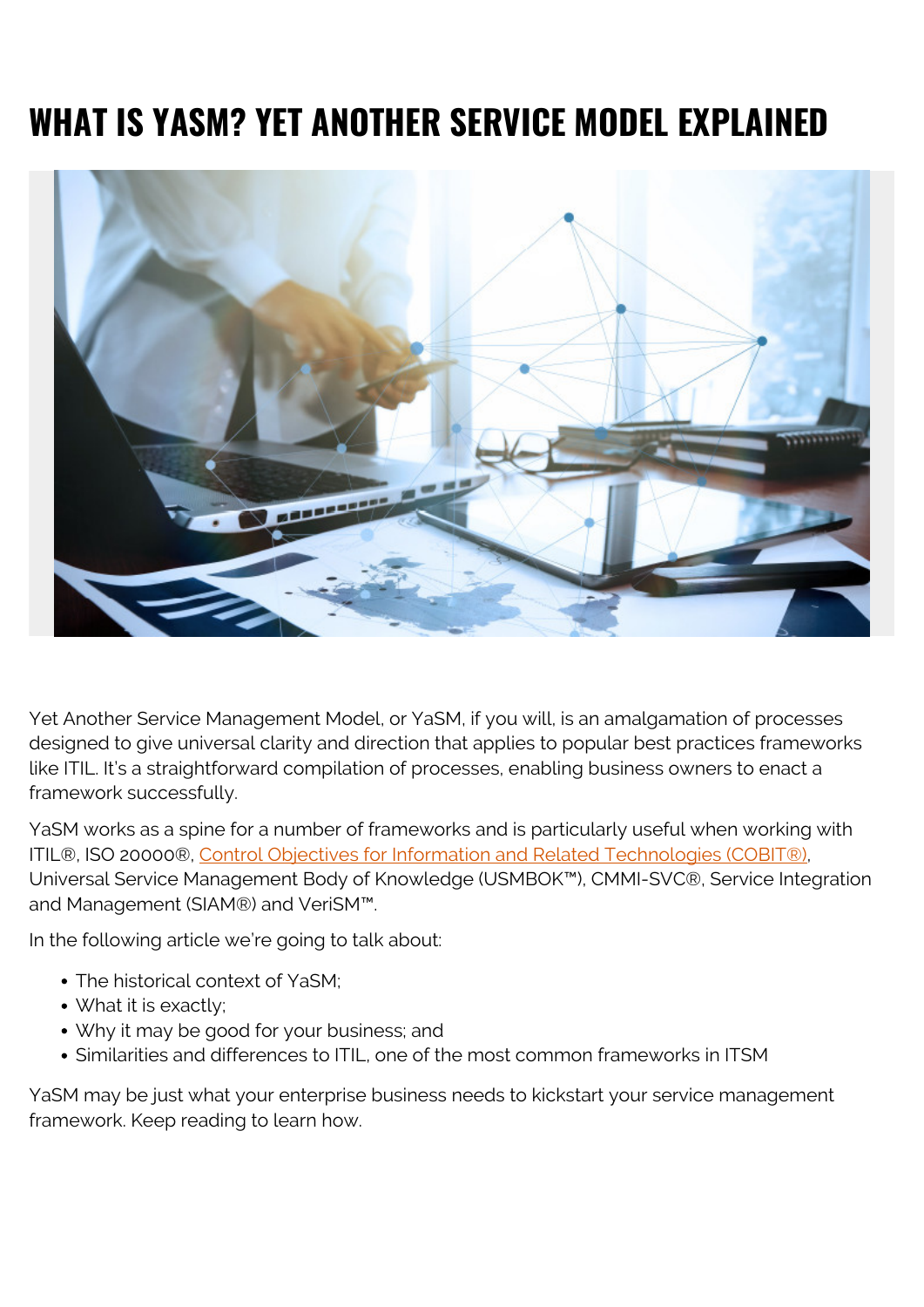# **YaSM a Brief History**

Before YaSM, there was a resource for implementing ITIL at the enterprise level developed in 2006. After fielding feedback from customers over several renditions, YaSM is the most simplified version of *that* model that can be used on top of ITIL or other ITSM frameworks, providing helpful processes for implementing the model effectively.

A key piece of the evolution was the way that YaSM represents ITIL principles in a visual way.

Using diagrams and infographics, YaSM appeals to global IT leadership. The approach is pragmatic and includes templates that enterprise businesses can use out of the box. The product known as YaSM today was released in 2014, after two years of development on the original model.

There was a significant update in 2018 to shift the core focus of the model to align with the most recent edition of ISO 20000:2018.

### **What is YaSM?**

YaSM offers a unique spine that provides direction for implementing existing foundational best practices frameworks, but that doesn't mean it's prescriptive. Rather YaSM is what you make of it. It can be entirely tailored for an enterprise business.

The process model's clear, flexible, and customizable nature allows for easy scaling. Businesses can start with one or two processes that will make the most impact, adding more for greater efficiency as they grow.

YaSM concisely aligns with the most prominent practices of ISO 20000, the leading service management best practices guide. Therefore it works well with a number of **[IT service](https://blogs.bmc.com/blogs/it-service/)** models, all based around those same ISO principles. Some of those frameworks include:

- $\cdot$  ISO/IEC 20000
- $\cdot$  ITIL
- COBIT
- CMMI for Services (CMMI-SVC)
- SIAM
- [DevOps](https://blogs.bmc.com/blogs/devops-basics-introduction/)
- Agile
- $\cdot$  Lean
- USMBOK
- VeriSM™

Given its adaptability to work with a number of ITSM types, it's no wonder enterprise businesses find YaSM beneficial.

Here are some other reasons they choose YaSM:

#### **Why Choose YaSM?**

In addition to being highly flexible and adaptable, YaSM is accessible. Because it can work for enterprise businesses that implement a number of different service models, it's useful in a wide variety of industries.